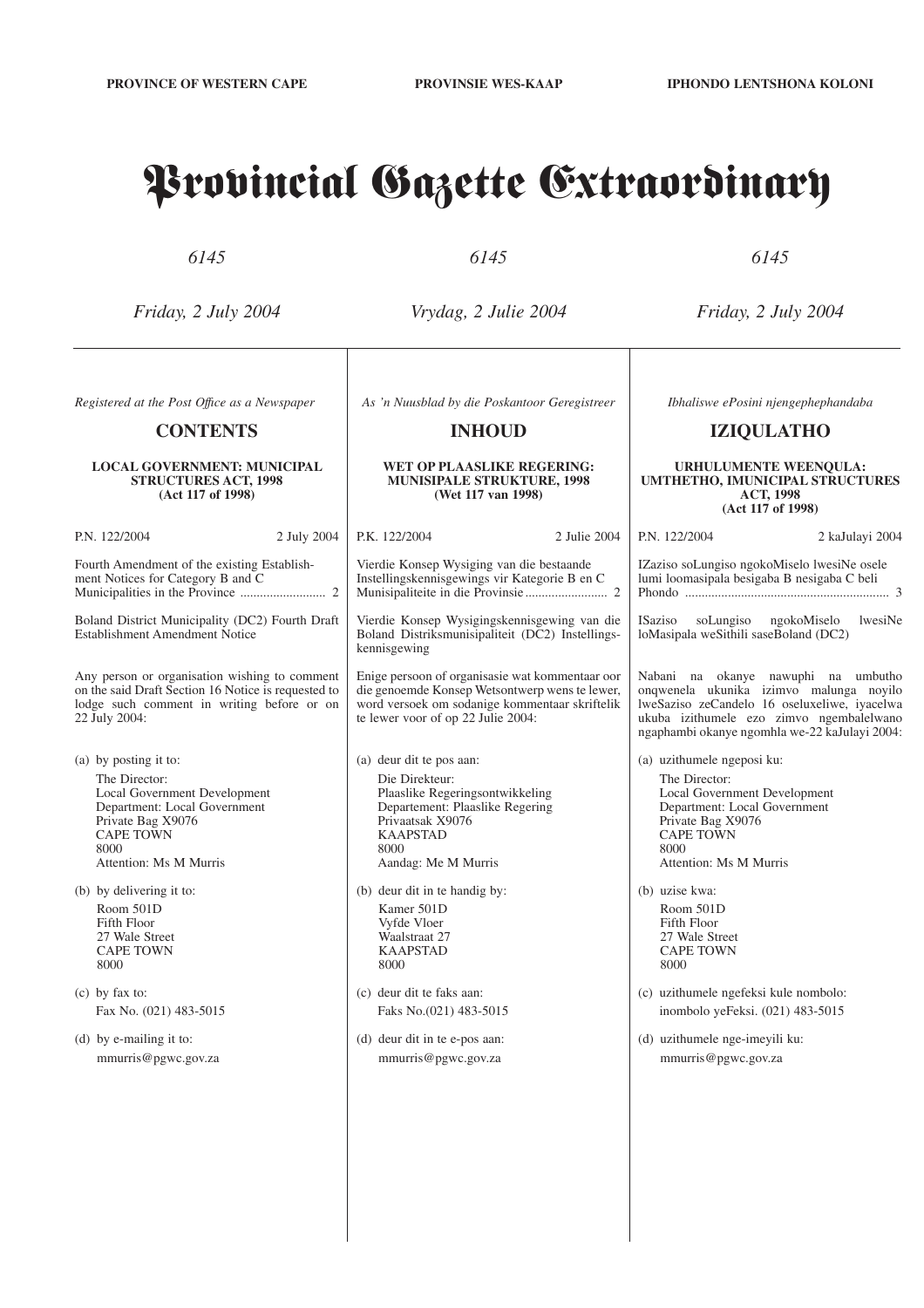# **PROVINCIAL NOTICE**

The following Provincial Notice is published for general information.

G. A. LAWRENCE, DIRECTOR-GENERAL

Provincial Building, Wale Street, Cape Town.

P.N. 122/2004 2 July 2004

# **PROVINSIALE KENNISGEWING**

Die volgende Provinsiale Kennisgewing word vir algemene inligting gepubliseer.

G. A. LAWRENCE, DIREKTEUR-GENERAAL

Provinsiale-gebou, Waalstraat, Kaapstad.

# **LOCAL GOVERNMENT: MUNICIPAL STRUCTURES ACT, 1998 (ACT 117 OF 1998)**

# **THE BOLAND DISTRICT MUNICIPALITY (DC2) FOURTH DRAFT ESTABLISHMENT AMENDMENT NOTICE**

By virtue of the powers vested in me by section 16 of the Local Government: Municipal Structures Act, 1998 (Act 117 of 1998), I hereby give notice of the fourth amendment of the Boland District Municipality (DC2) Establishment Notice on the terms set out in the Schedule hereto.

Dated this ???? day of July 2004.

# **ML FRANSMAN, PROVINCIAL MINISTER OF LOCAL GOVERNMENT AND HOUSING**

# **SCHEDULE**

#### **Amendment of the principal Notice**

1. The Schedule to the Boland District Municipality (DC2) Establishment Notice (hereinafter referred to as the principal Notice) is hereby amended by the substitution of the following words ''Boland District Municipality'' with the words ''Cape Winelands District Municipality''.

# **Application of this Notice**

- 2. As a result of the legal, practical and other consequences of this Notice, the following Provincial Notices are hereby amended by substituting the words "Boland District Municipality" with the words "Cape Winelands District Municipality":-
	- (a) Provincial Notices 486, 487, 488, 489, 490, and 491 published in Provincial Gazette Extraordinary No. 5590 of 22 September 2000;
	- (b) Provincial Notices 672, 673, 674, 675, 676 and 677 published in Provincial Gazette Extraordinary No. 5642 of 4 December 2000;
	- (c) Provincial Notice 453 published in Provincial Gazette Extraordinary No. 5968 of 19 December 2002;
	- (d) Provincial Notice 181 published in Provincial Gazette Extraordinary No. 6020 of 28 May 2003; and
	- (e) any other relevant Provincial Notice.

# **Short title and commencement**

3. This notice is called the Boland District Municipality (DC2) Fourth Establishment Amendment Notice and comes into operation on the date of publication.

P.K. 122/2004 2 Julie 2004

# **WET OP PLAASLIKE REGERING: MUNISIPALE STRUKTURE, 1998 (WET 117 VAN 1998)**

# **VIERDE KONSEP WYSIGING VAN DIE BOLAND DISTRIKSMUNISIPALITEIT (DC2) INSTELLINGSKENNISGEWING**

Uit die hoofde van die gesag aan my verleen by artikel 16 van die Wet op Plaaslike Regering: Munisipale Strukture, 1998 (Wet 117 van 1998), gee ek hierby kennis van die vierde wysiging van die Boland Distriksmunisipaliteit (DC2) Instellingskennisgewing op die voorwaardes wat in die Bylaag hiervan uiteengesit word.

Gedateer op hierdie ???? dag van Julie 2004.

# **ML FRANSMAN, PROVINSIALE MINISTER VAN PLAASLIKE REGERING EN BEHUISING**

#### **BYLAAG**

# **Wysiging van die Hoofkennisgewing**

1. Die Bylaag van die Boland Distriksmunisipaliteit (DC2) Instellingskennisgewing (hierna die Hoofkennisgewing genoem), word hierby gewysig deur die volgende woorde ''Boland Distriksmunisipaliteit'' met die woorde ''Kaapse Wynland Distriksmunisipaliteit'' te vervang.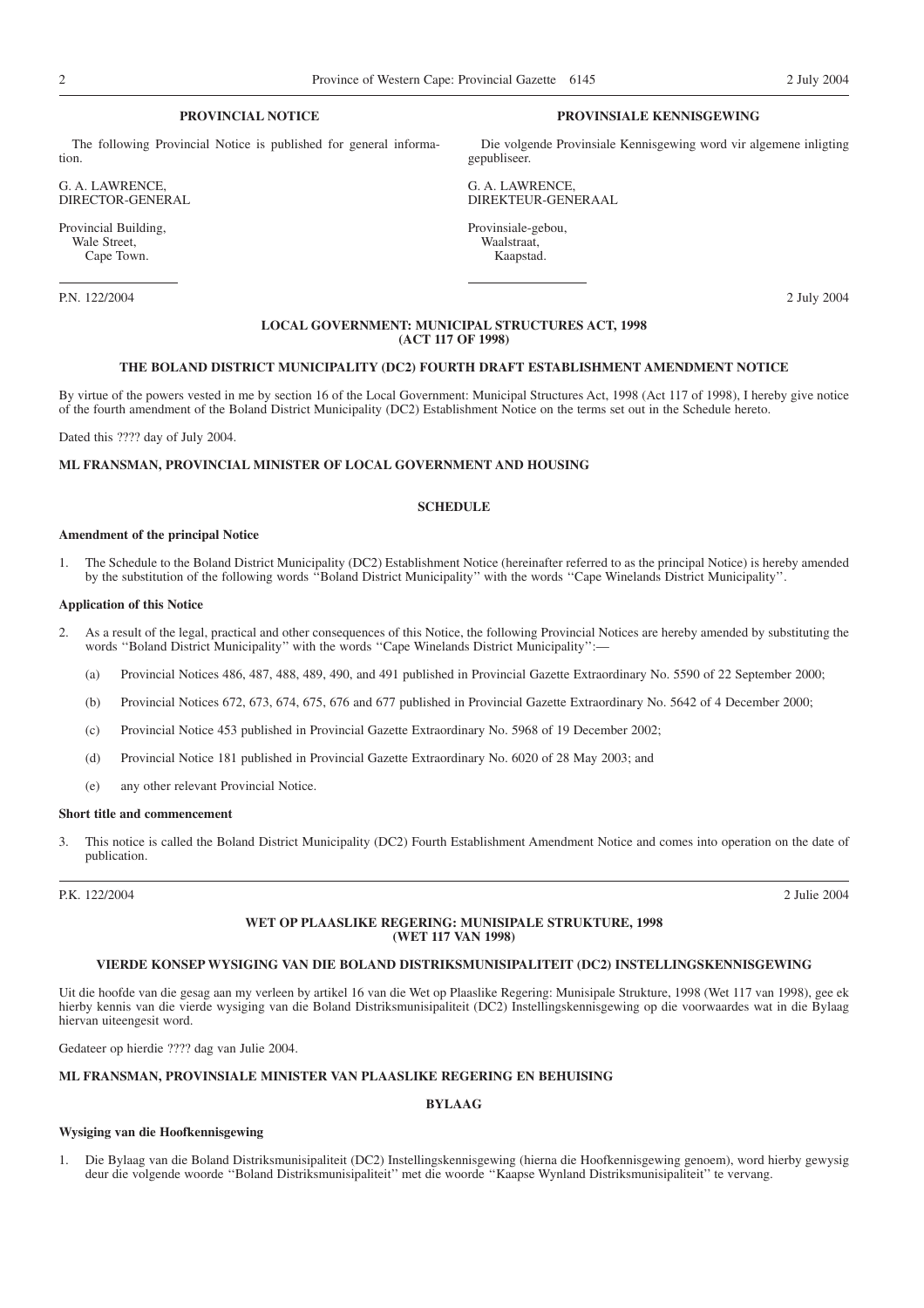# **Toepassing van hierdie Kennisgewing**

- 2. As gevolg van die regs-, praktiese en ander gevolge van hierdie Kennisgewing, word die volgende Provinsiale Kennisgewings gewysig deur die woorde ''Boland Distriksmunisipaliteit'' met die woorde ''Kaapse Wynland Distriksmunisipaliteit'' te vervang:—
	- (a) Provinsiale Kennisgewings 486, 487, 488, 489, 490 en 491 soos gepubliseer in Buitengwone Provinsiale Koerant No. 5590 van 22 September 2000;
	- (b) Provinsiale Kennisgewings 672, 673, 674, 675, 676, en 677 soos gepubliseer in Buitengewone Provinsiale Koerant No. 5642 van 4 Desember 2000;
	- (c) Provinsiale Kennisgewing 453 soos gepubliseer in Buitengewone Provinsiale Koerant No. 5968 van 19 Desember 2002;
	- (d) Provinsiale Kennisgewing 181 soos gepubliseer in Buitengewone Provinsiale Koerant No. 6020 van 28 Mei 2003; en
	- (e) enige ander relevante Provinsiale Kennisgewing.

# **Kort titel en inwerkingtreding**

3. Hierdie Kennisgewing heet die Vierde Wysigingskennisgewing van die Boland Distriksmunisipaliteit (DC2) Instellingskennisgewing en tree in werking op die datum van publikasie.

P.N. 122/2004 2 kaJulayi 2004

#### **UMTHETHO, ILOCAL GOVERNMENT: MUNICIPAL STRUCTURES ACT, 1998 (ACT 117 OF 1998)**

# **ISAZISO SOLUNGISO NGOKOMISELO LWESINE LOMASIPALA WESITHILI SASEBOLAND (DC2)**

Ngokwamagunya endiwanikiweyo ngokwecandelo 16 lomthetho, iLocal Government: Municipal Structures Act, 1998 (Act 117 of 1998), ndikhupha isaziso soLungiso ngokoMiselo lwesiNe loMasipala weSithili saseBoland (DC2) ngokwemiqathango ekhankanywe kule Shedyuli.

Ngomhla we-???? kaJulayi 2004.

# **U-ML FRANSMAN, UMPHATHISWA WEPHONDO WOOMASIPALA NEZINDLU**

# **ISHEDYULI**

# **Ulungiso lweSaziso esiyintloko**

1. Ishedyuli ebhekiselele kwisaziso soLungiso ngokoMiselo lwesiNe loMasipala weSithili saseBoland (DC2) (ekubhekiselelwa kuyo apha ngasezantsi njengeSaziso esiyintloko) siyalungiswa ngokufakelwa kwala magama alandelayo athi, ''uMasipala weSithili saseBoland'' endaweni yathi, ''uMasipala weSithili saseCape Winelands''.

#### **Ukusetyenziswa kwesi Saziso**

- 2. Ngokwesiphumo esisemthethweni, izinto ezenziwayo nezinye iimpembelelo zesi Saziso, ezi Zaziso zePhondo ziyalungiswa ngokufakela amagama athi, ''uMasipala weSithili saseBoland'' endaweni yathi, ''uMasipala weSithili saseCape Winelands'':—
	- (a) IZaziso zePhondo 486, 487, 488, 489, no-491 ezapapashwa kwiGazethi eyoNgezelelweyo yePhondo enguNomb. 5590 yangomhla wama-22 kuSeptemba 2000;
	- (b) IZaziso zePhondo 672, 673, 674, 675, 676, no-677 ezapapashwa kwiGazethi eyoNgezelelweyo yePhondo enguNomb. 5642 no- 4 kuDisemba 2000;
	- (c) IZaziso zePhondo 453 ezapapashwa kwiGazethi eyoNgezelelweyo yePhondo enguNomb. 5968 ngomhla we-19 Disemba 2002;
	- (d) IZaziso zePhondo 181 ezapapashwa kwiGazethi eyoNgezelelweyo yePhondo enguNombolo 6020 ngomhla wama-28 Meyi 2003; ndawonye
	- (e) nasiphi na esinye iSaziso sePhondo esichaphazelekayo.

#### **Isihloko esifutshane nokuqalisa**

3. Esi saziso sibizwa ngokuba siSaziso soLungiso ngokoMiselo lwesiNe loMasipala weSithili saseBoland (DC2) nesiya kusebenza ngomhla esiya kupapashwa ngaso.